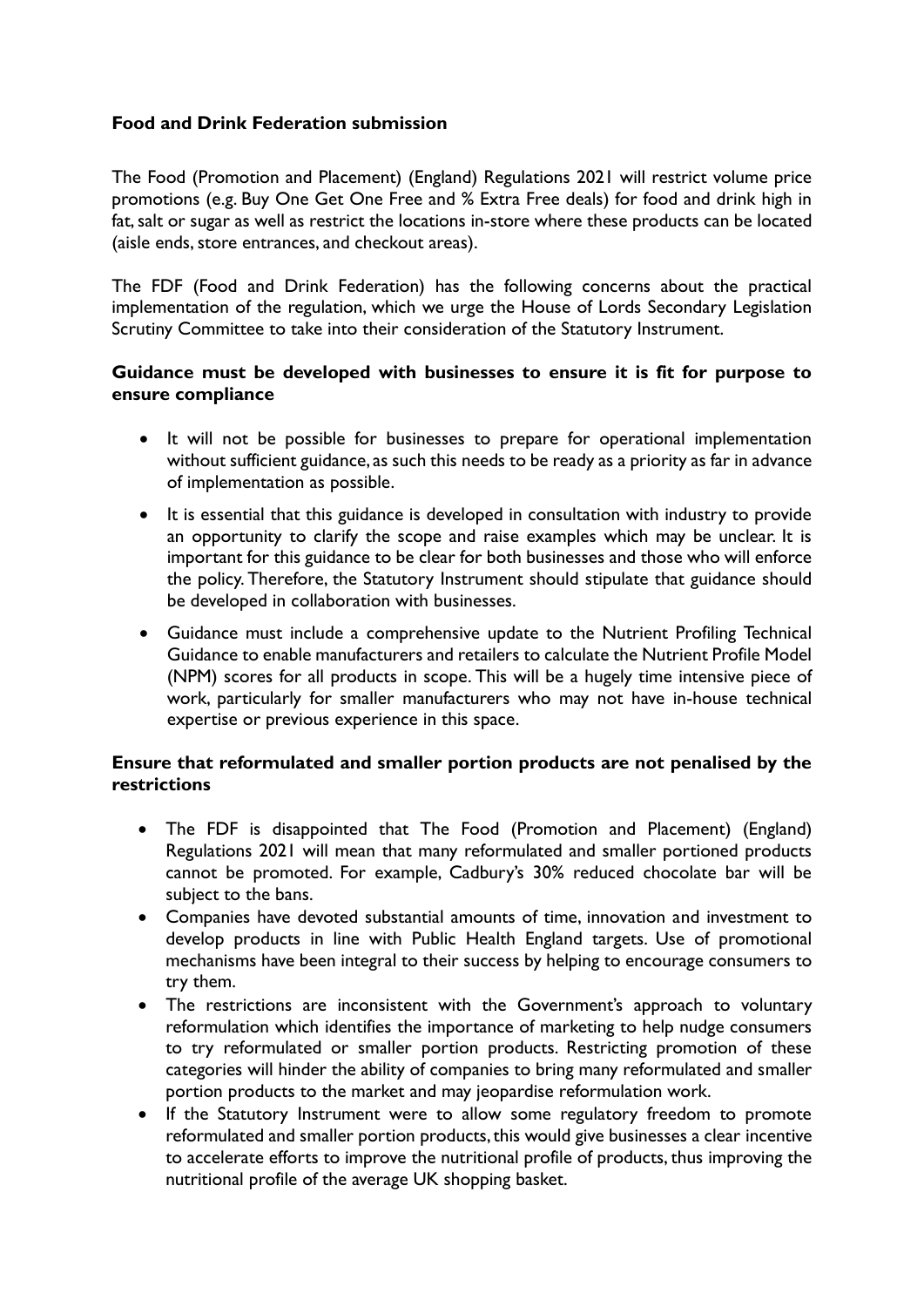# **The Statutory Instrument should include a requirement for a comprehensive and independent review of the policy within 2-3 years and a sunset clause**

- The promotional restrictions are a highly experimental policy, which the Government has limited evidence to justify its introduction, and will place disproportionate burdens on business. Whilst we recognise that the Government has used the best information available in developing its impact assessments for this policy, the gaps in the evidence and assumptions that have been made cannot be ignored.
- As such, it is essential that a comprehensive and independent review of the policy is undertaken within 2-3 years from implementation and that a sunset clause is included. If the policy is not effective, it should be revoked.
- The review process must be transparent and clear parameters should be set now to determine what success looks like. Key stakeholders involved with making this policy an operational success should be involved with the development of the review process including consideration of the data and metrics that will be analysed to determine the impact of the policy on sales, dietary changes and obesity levels.

28 July 2021

# **Department of Health and Social Care response**

# Q1 **Will the guidance be developed in consultation with industry to provide an opportunity to clarify the scope and raise examples which may be unclear?**

A1 Draft guidance was shared with stakeholders informally for comment on 9 August as we are keen to make sure that it meets their needs, supports their compliance and reflects their input. Publishing the guidance formally in October 2021 will give businesses 12 months to have sight of the final guidance in preparation for the policy coming into force in October 2022.

### Q2. **The FDF claim that the Nutrient Profiling Technical Guidance is not as familiar to manufacturers and retailers as you indicated and it will take time to calculate the Nutrient Profile Model (NPM) scores for all products in scope. What is your estimate of the manufacturer's state of readiness to apply these requirements?**

A2. Having considered the consultation feedback, Government decided that the NPM was the most appropriate method to define HFSS products for the purpose of this policy. Having multiple methods of defining HFSS would likely cause confusion for businesses.

The Office of Communications (Ofcom) has been using the 2004/05 Nutrient Profiling Model (NPM) since the broadcast media restrictions came in to force in April 2007 and for non-broadcast media (including print, cinema, online and in social media) since July 2017.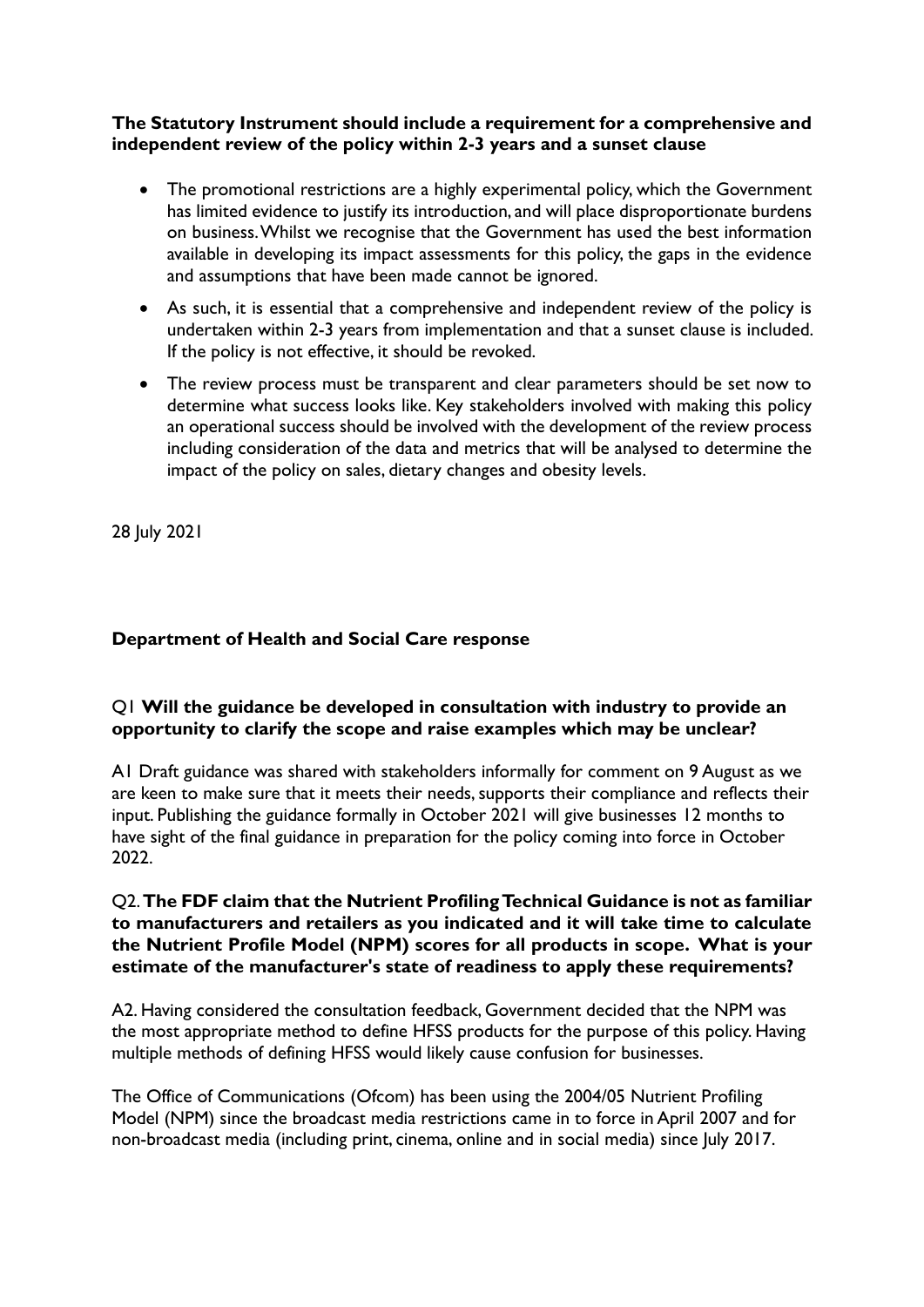We understand from some industry feedback that they would like the current NPM technical guidance to be updated further to assist with compliance with recent policies introduced as part of the obesity strategy. We are exploring ways to support users to calculate NPM scores consistently. We are working with industry on guidance and support on the NPM to help them comply with the new regulations on promotions and announcements on advertising.

# **Q3 How will retailers know which products are in scope - could some symbol be put on the packaging for example?**

A3 The promotions policies will not add any new labelling requirements on businesses to flag on packaging if a product is within scope of the promotion policies. Should a company decide to do this we strongly encourage that this is done in a way that does not interfere with existing labelling requirements, either mandatory or voluntary and does not confuse or mislead the consumer.

Retailers in a qualifying businesses will need to assess whether each of the products they stock is within the categories in scope of the restrictions. If the product is in scope then these retailers will be required to assess whether the product is considered High in Fat Salt and Sugar (HFSS) by calculating the NPM score for the product in accordance with the 2011 technical guidance. If the product is deemed in scope of the restrictions then it will be the responsibility of the retailer to take steps to ensure that they comply with the regulations.

To assist retailers and minimise the burden of this assessment, DHSC will provide further guidance to help businesses implement the restrictions. This means that businesses will receive support on compliance with the regulations via the guidance on the regulations, the guidance on the NPM and it is anticipated that there will be an additional document on enforcement.

There may be some instances where retailers need to ask manufacturers to provide the NPM score or further information for their products, given that retailers may not always have all of the nutrient information needed to calculate the NPM score for branded products. Manufacturers may therefore choose to provide NPM scores to retailers if they wish to promote a product within scope of the regulations. This may be particularly helpful in circumstances where a product is in a category which is in scope of the regulations, but it does not have an NPM score high enough to be caught by the restrictions.

### **Q4 We have also received representation that the food industry has put a lot of effort into reformulating products and producing smaller portions - yet no accommodation is provided in these Regulations to allow these reduced calorie versions to be promoted.**

• They ask how the public is to be encouraged to try them if they cannot be prominently displayed.

We know that industry has made some progress when it comes to reformulation of less healthy products, however we know that more needs to be done, with over a fifth of children in England obese or overweight. We hope that this policy will shift the balance of promotions towards healthier options such as minimally processed and nutritious food to make it easier for parents to make healthier choices when shopping for their families. We are